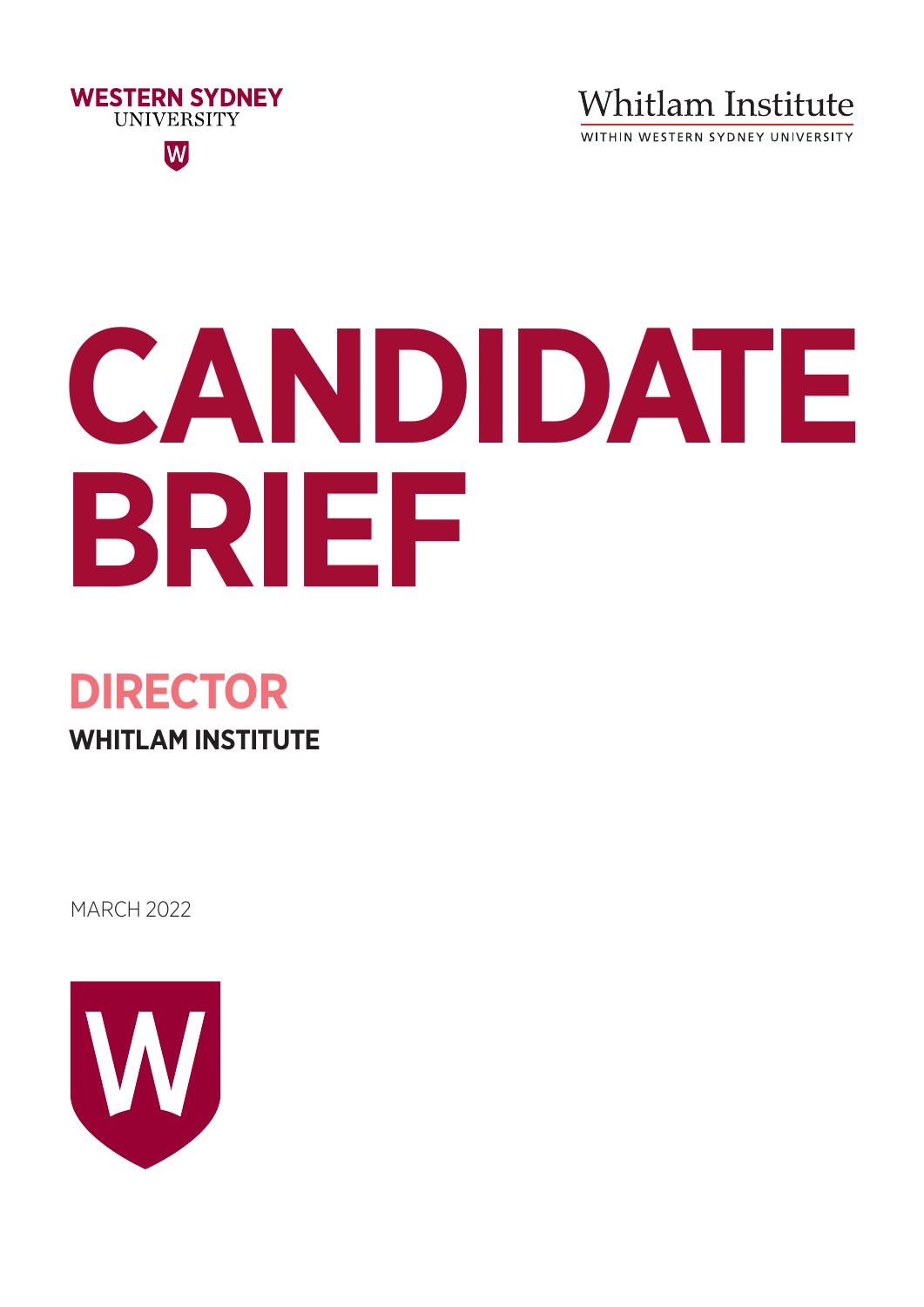# **WE ARE WESTERN SYDNEY**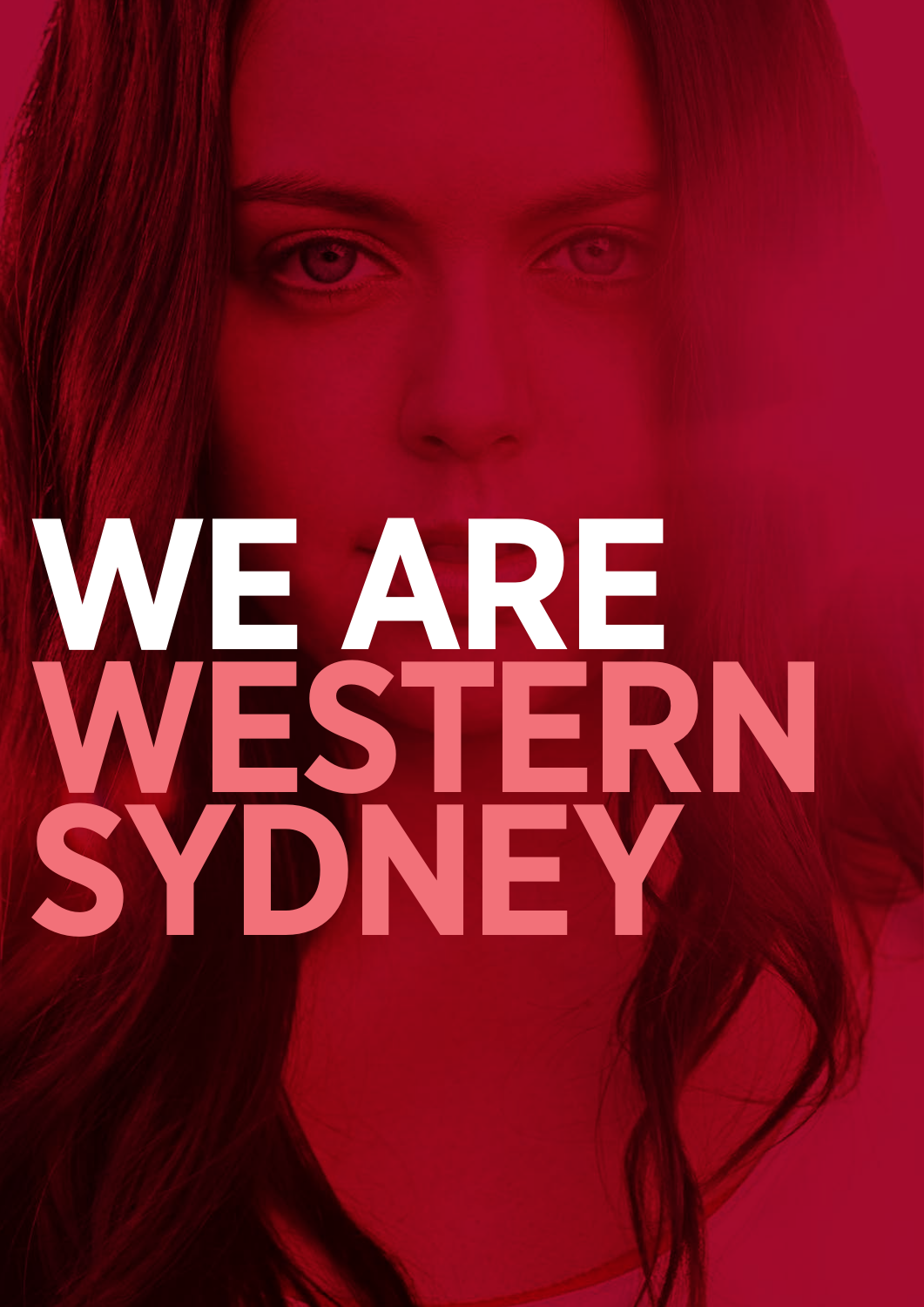





EMPEOTABIENT,<br>INTERNATIONALISATION,<br>FACILITIES, INNOVATION **SCIETTIES, INNOVATION<br>AND INCLUSIVENESS\*** EMPLOYABILITY, EMPLOYABILITY,<br>EMPLOYABILITY,<br>INTERNATIONALISATION, ^Times Higher Education (THE) World University Rankings 2020-2021



The Whitlam Institute within Western Sydney University commemorates, Prime Ministers, The Hon. Gough Whitlam AC QC. As the custodian of Gough Whitlam's legacy, the Whitlam Institute promotes the contemporary relevance of his vision of a more equal, open, tolerant and  $W$  is dependent  $\lambda$  used that  $W$ and is inspired by, the life and work of one of Australia's most respected array of well-designed programs and degrees carefully structured to meet economically significant region, Western Sydney. Boasting 11 campuses – independent Australia.

The Whitlam Institute is guided by the 'three great aims' that drove the **Principality Po** whitlam Program of 1972. They are: economically significant region, Western Sydney. Boasting 11 campuses –

- **→** to promote equality;
- → to involve the people of Australia in the decision-making processes ≥ Dur lafiu, d array our land; and degrees carefully structured to meet to meet to meet to meet to a set core of the set core → to involve the people of Australia in the decision-making processes of and as a research leader in the University's assessed the University's assessed the University's assessed the U
- value demands of the tolerands or the demands of the tolerands of the said the said of the said the said the s → to liberate the talents and uplift the horizons of the Australian people.

Established under an Agreement between the University and Mr Whil in 2000, the Whitlam Institute is a separately incorporated entity withir Western Sydney University. Its Board oversees the Whitlam Trust Fund and advises on the Whitlam Institute Program. The Whitlam Institute is Established under an Agreement between the University and Mr Whitlam **≥ ≥** Integral and as a research of the University and The Whitlam Institute is a separately incorporated entity within **™ 2000, the Windard Institute is a separatery incorporated entity within**<br>Western Sydney University. Its Board oversees the Whitlam Trust Fund located in the Division of the Senior Deputy Vice-Chancellor. Its staff are employees of the University, equity, equity, equity, equity, equity, equity, equity, equity, equity, equity, equity,  $\mathbf{P} = \mathbf{P} \mathbf{P} \mathbf{P}$ 

**Prime Four prima ≥** Fairnessen, B **Excellence in the University of Manning the Instance of Philad School**<br>[FOS] a centre for intellectual and cultural engagement for the people of western Sydney. The will their institute at the Fernale Siphan School is<br>now rapidly growing into a vibrant, multifaceted centre of ideas, culture transformation and connected control or today, called the University's mission and University's mission and un<br>The University's mission of University's mission and university of the University of the University of the Uni and arts, an within one or the most significant neritage sites in Adstralie The four pillars of the Whitlam Institute are: the Whitlam Prime Ministerial Collection; its public policy program; its civics education and outreach program; and responsibility for making the historic Fema program; and responsibility for making the historic Female Orphan School which ensures our students will succeed, our research will have impact Western Sydney. The Whitlam Institute at the Female Orphan School is now rapidly growing into a vibrant, maithaceted centre or ideas, callare<br>and arts, all within one of the most significant heritage sites in Australia.

Western Sydney University is a modern, forward-thinking, research-led university, located at the heart of Australia's fastest-growing and economically significant region, Western Sydney. Boasting 11 campuses – many in Western Sydney CBD locations – and more than 200,000 alumni, 49,500 students and 3,500 staff, the University has 13 Schools with an array of well-designed programs and degrees carefully structured to meet the demands of future industry.

The University is ranked in the top two per cent of universities worldwide, and as a research leader, over 85 per cent of the University's assessed research is rated at 'World Standard' or above.

Western Sydney University is driven by and committed to a set core of values:

- **≥** Boldness
- **≥** Integrity
- **≥** Fairness
- **≥** Excellence

^Times Higher Education (THE) World University Rankings 2020-2021 Western Sydney University's principles of sustainability, equity, transformation and connectedness underpin the University's mission which ensures our students will succeed, our research will have impact and our communities will thrive through our commitment to excellence, sustainability, social justice, global relevance and equity.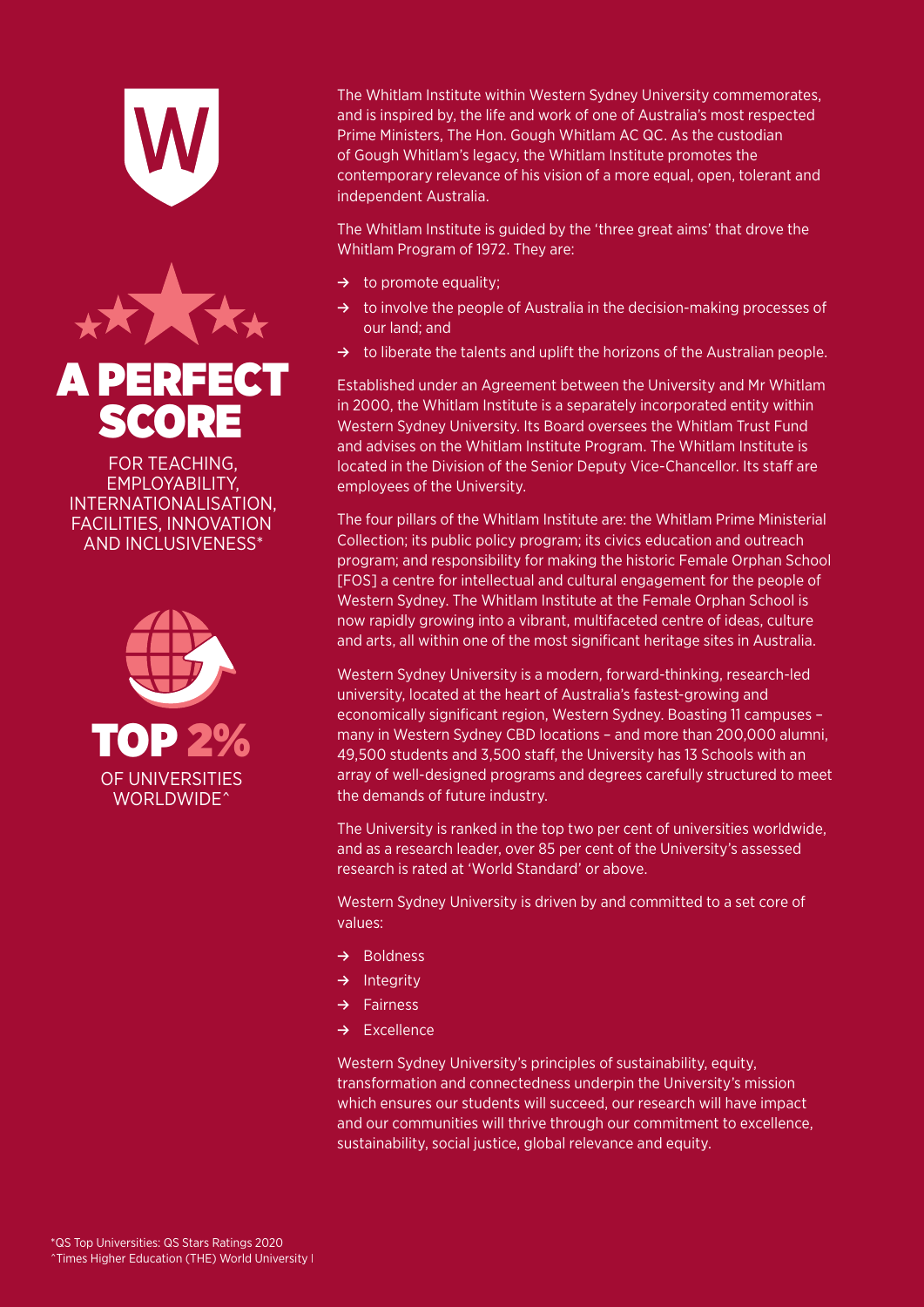# **WELCOME FROM THE SENIOR DEPUTY VICE-CHANCELLOR AND PROVOST**



I am delighted to introduce the Whitlam Institute at Western Sydney University to interested and suitable candidates for the position of Director, Whitlam Institute.

This is a very exciting time to be joining the Whitlam Institute within Western Sydney University, which is one of the most dynamic and innovative academic institutions globally.

The Whitlam Institute commemorates, and is inspired by, the life and work of one of Australia's most respected Prime Ministers, the Hon. Gough Whitlam AC QC. The Institute is the custodian of Gough Whitlam's legacy, promoting the contemporary relevance of his vision of a more equal, open, tolerant and independent Australia. This year is an especially exciting year as the Whitlam Institute commences a program of celebration for the  $50<sup>th</sup>$  anniversary of the Whitlam Government.

Western Sydney University's Strategic Plan, *Sustaining Success 2021-26,* incorporates the Institute's vision through a commitment to our values of Boldness, Fairness, Integrity and Excellence.

The Strategic Plan defines for the University our mission to ensure our students succeed, our research has impact, and our communities thrive. The underpinning principles of sustainability, equity, transformation and connectedness allow this mission to be realised.

Located in one of the fastest growing regions in Australia, Western Sydney University now boasts 11 campuses and is committed to supporting the economic growth of our region. With nationally significant projects such as the Aerotropolis on our doorstep, we have plans for significant infrastructure development to support the University's and the Institute's success. The Whitlam Institute is located on our beautiful Parramatta South campus, within the historic Female Orphan School, the oldest three-storey structure in Australia. The rich combined heritage of the Whitlam Institute being located within the Female Orphan School is seeing a rapidly growing vibrant, multifaceted centre of ideas, culture and arts within Western Sydney.

This is a very exciting time to be joining the Whitlam Institute and Western Sydney University and to contribute to shaping our institution and the region. We are looking forward to welcoming an enthusiastic, creative and collaborative member of staff to lead the Whitlam Institute and work together with the University to see the Hon. Gough Whitlam's vision carried forward for future generations.

**Whitlam Institute** https://www.whitlam.org/

**Plans for the Region** https://www.multiversity.edu.au/

https://www.planning.nsw.gov.au/Plans-for-your-area/Priority-Growth-Areas-and-Precincts/ Western-Sydney-Aerotropolis/Agribusiness-Precinct

Elbel

Professor Clare Pollock Senior Deputy Vice-Chancellor and Provost Western Sydney University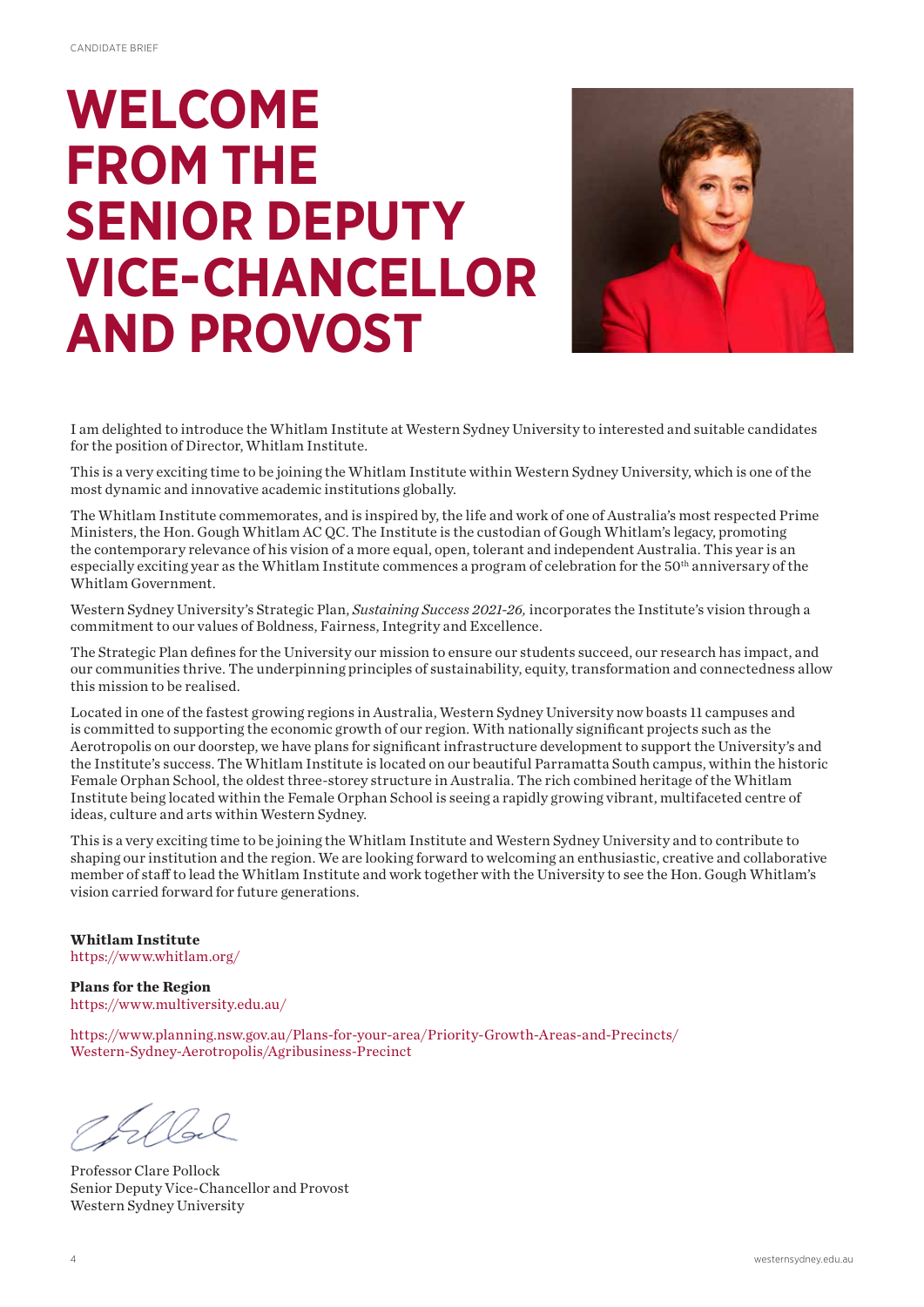Western Sydney University acknowledge and respect Traditional Owners of the Lands, the Darug, Eora, Dharawal (Tharawal) and Wiradjuri Peoples, upon which our campuses now stand. We continue to value the generations of knowledge Aboriginal and Torres Strait Islander Peoples embed within our University. Western Sydney is also home to the largest urban population of Aboriginal and Torres Strait Islander peoples in Australia.

A growing community, Western Sydney covers some 9,000 square kilometres and is the third largest economy in Australia behind the Sydney CBD and Melbourne.

The region includes 13 local government areas, which together generate more than \$137 billion in economic output per year. More than 150 of Australia's top 500 companies are located within the region and its industries are growing at much faster rates than the national average.

Over 1 million people work in Western Sydney (as at 2016) with employment forecast to grow by 46.5% by 2036. A number of major multinational companies have operations in Western Sydney, including BHP Billiton, Coca-Cola Amatil, Qantas, Sony and Canon, and 15 of the region's 17 industry sectors each generate more than \$1 billion per year.

With a population of over two and a half million, Western Sydney has one of the most diverse multicultural communities in the world, including over 100 nationalities.

Western Sydney also has a younger population on average than for Sydney generally, with more than 1 in 3 people in Western Sydney 24 years of age and under. The region is regarded as a focus for advanced education, with a highly skilled workforce in which two-thirds of workers hold post-secondary qualifications.

# **REGION PROFILE** WESTERN WESTERN

| <b>POPULATION</b>                    | <b>GOVERNMENT</b>                                    |
|--------------------------------------|------------------------------------------------------|
| 2.5 million (2018)                   | 13 local government areas                            |
| 3.13 million (by 2036, projected)    | 23 state government electorates                      |
| Over 100 nationalities               | 7 federal electorates                                |
| <b>ECONOMY</b>                       | <b>AREA</b>                                          |
| Third largest in Australia           | 9,000 square kilometres                              |
| Economic output \$137 billion        | Sydney Olympic Park to Blue Mountains                |
| 218,000 local businesses             | Unique flora/fauna environment                       |
| Infrastructure pipeline \$35 billion | Western Sydney International Airport (opens in 2026) |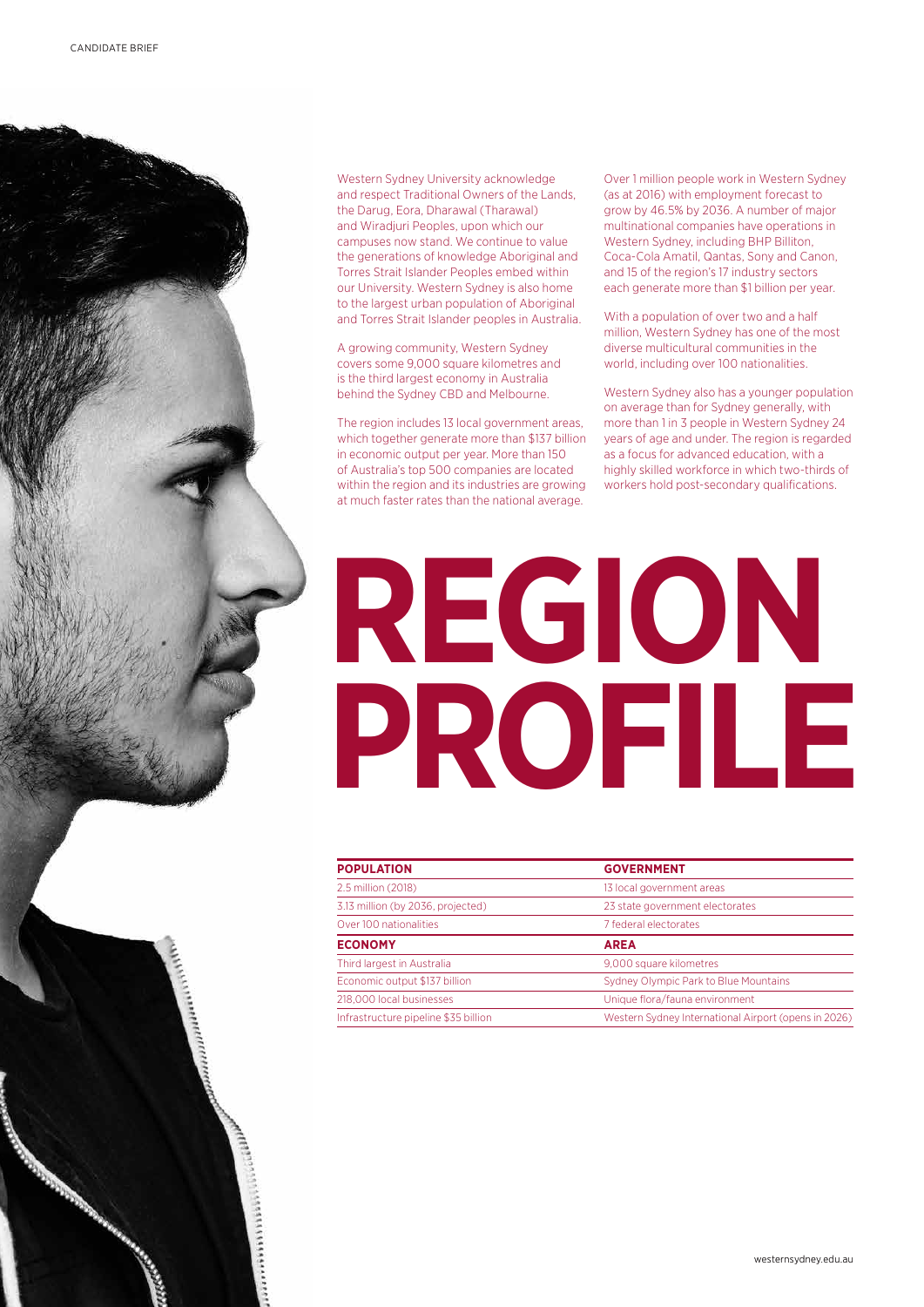# Purpose of the Position

The Director is responsible for the development and management of the Whitlam Institute including: developing its strategic directions and associated plans; ensuring plans are implemented to achieve the agreed outcomes; building the institute's profile and public standing; seeking the resources necessary to meet its ambitions; ensuring the smooth administration and operation of the institute.

The Director's responsibilities include governance, management and related duties in relation to both the Whitlam Institute within Western Sydney University Ltd and the Whitlam Institute within the University of Western Sydney Trust.

The Director will ensure that public confidence in and respect for the Whitlam Institute, and its independence, is developed and preserved. This will require a capacity to work constructively across political and regional boundaries.



WE NOW HAVE A NEW OPPORTUNITY FOR SENSIBLE RELATIONS WITH CHINA, THE OPPORTUNITY FOR A SETTLEMENT OF THE WAR IN VIETNAM, THE OPPORTUNITY TO INSTITUTE AN ERA OF PEACE AND PROGRESS IN OUR REGION. THE TIME IS SHORT. NOTHING WORTHWHILE CAN BE DONE UNLESS AUSTRALIA HAS A GOVERNMENT THAT IS WILLING TO BREAK OUT FROM AND BEYOND ITS OWN PATH, ITS OWN INHIBITIONS, ITS OWN FAILURES. ABOVE ALL. IT IS A TIME FOR A GOVERNMENT WHICH WILL BASE ITS FOREIGN POLICY ON AUSTRALIA'S TRUE NATIONAL INTERESTS AND ON AUSTRALIA'S TRUE INTERNATIONAL OBLIGATIONS, NOT ON THE SHIFTS AND DECEPTIONS OF DOMESTIC POLITICAL NEED.

#### MY FELLOW AUSTRALIANS -

WILL YOU BELIEVE WITH ME THAT AUSTRALIA CAN BE CHANGED, SHOULD BE CHANGED, MUST BE CHANGED, IF WE ARE TO HAVE FOR OURSELVES AND OUR CHILDREN A BETTER AUSTRALIA, WITH A BETTER GRIP ON THE REALITIES OF LIVING IN THE MODERN WORLD, AND IN OUR REGION AS IT REALLY IS?

#### **POSITION TITLE**

Director, Whitlam Institute

#### **CLASSIFICATION**

Senior

**ESTABLISHMENT NO.**

7000205

**REPORTING TO**

Senior Deputy Vice-Chancellor, 7010085

#### **SCHOOL/OFFICE**

Whitlam Institute

#### **DIVISION**

Office of the Senior Deputy Vice-Chancellor

#### **DIMENSIONS**

Number of direct reports: 2

Titles of direct reports:

- **≥** Institute Manager
- **≥** Executive Assistant

Number of indirect reports: 2 with additional fellows, casual staff and volunteers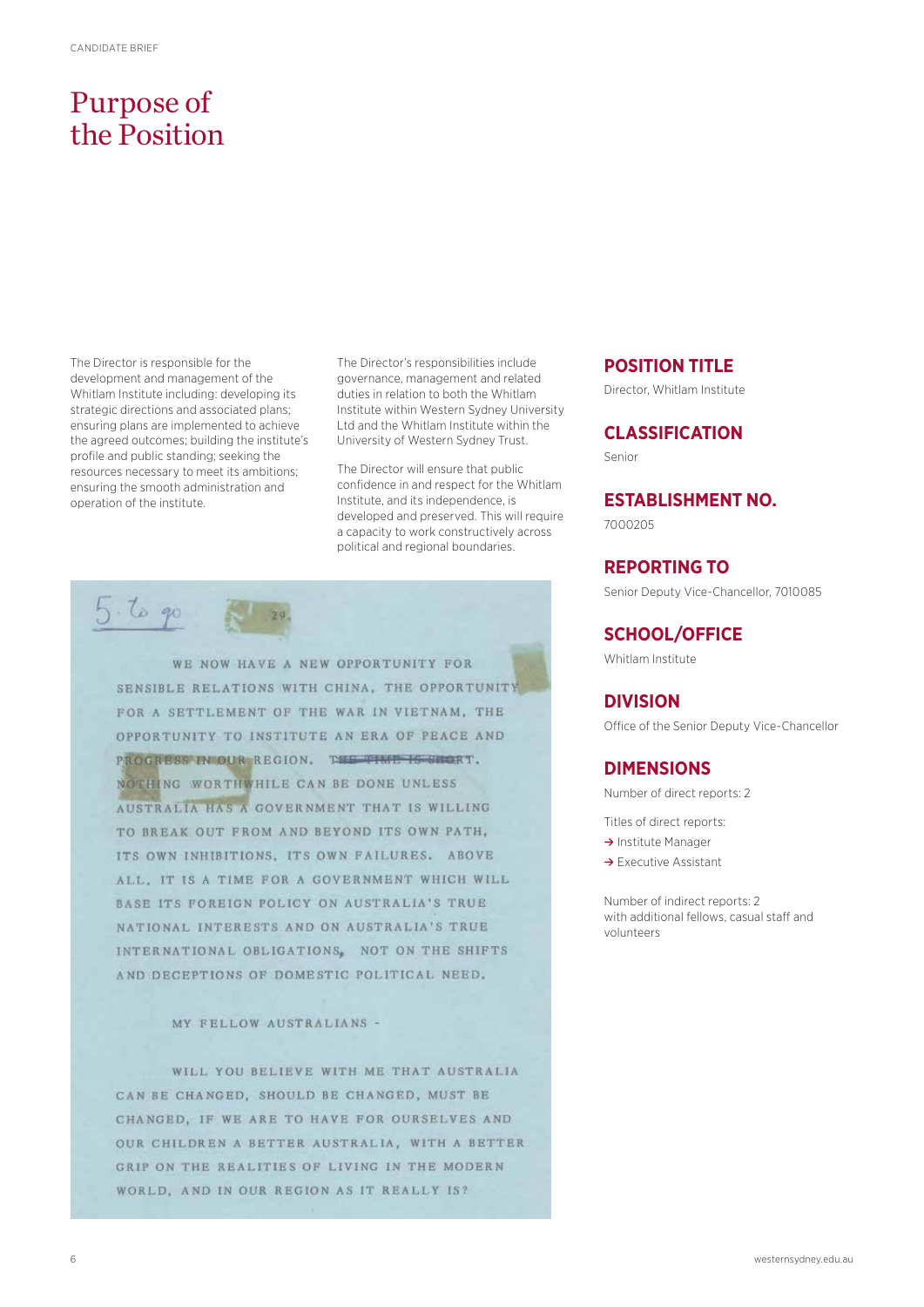# Position Description



| <b>MAJOR RESPONSIBILITIES</b>                                                                                                                                                                                                                                                   | <b>ACCOUNTABILITIES</b>                                                                                                                                                                                                                                                                                                                                                                                                                           |
|---------------------------------------------------------------------------------------------------------------------------------------------------------------------------------------------------------------------------------------------------------------------------------|---------------------------------------------------------------------------------------------------------------------------------------------------------------------------------------------------------------------------------------------------------------------------------------------------------------------------------------------------------------------------------------------------------------------------------------------------|
| 1. Ensure the secure custodianship and scholarly accessibility of<br>papers and books donated by Mr Whitlam, his family and other<br>donors held within the Whitlam Prime Ministerial Collection.                                                                               | $\rightarrow$ The Institute's collections are maintained efficiently and effectively<br>$\rightarrow$ The electronic archive is maintained.<br>$\rightarrow$ Optimising public knowledge of and access to the Collection.<br>→ Collaborative ventures with the National Archives and with other<br>universities in Australia and overseas in the discipline areas covered<br>by the Institute's brief are developed and maintained.               |
| 2. Promote and support public policy research at Western Sydney<br>University and beyond, focusing on issues within the Institute's<br>charter and actively encourage collaborative and individual<br>research efforts across the range of areas supported by the<br>Institute. | $\rightarrow$ Development of an active public policy program within the<br>Whitlam Institute<br>→ Facilitating research links with other institutions through scholarly<br>exchange programs and conferences<br>$\rightarrow$ Support for postgraduate research is developed including<br>developing support for postgraduate research through<br>scholarships and scholarly linkages in Australia and overseas,<br>→ Research links are fostered |
| 3. Nurture and promote public discourse on matters of public policy.                                                                                                                                                                                                            | $\rightarrow$ Academic and community debate is fostered on public policy<br>issues addressed by the work of the Institute through a program of<br>public lectures and electronic and print publications.<br>> Plan and manage national and international seminars and/or<br>conferences which have themes that are consistent with the<br>community, policy and development issues supported by the<br>Institute.                                 |
| 4. Develop a comprehensive public education and outreach program<br>in the areas addressed by the Institute.                                                                                                                                                                    | → Public education and outreach programs are developed and<br>supported.<br>$\rightarrow$ Developing of such programs across the Whitlam Institute's areas<br>of responsibility including the heritage and significance of the<br>Female Orphan School.                                                                                                                                                                                           |
| 5. Develop the Female Orphan School - as envisaged in its Vision<br>statement- as an intellectual and cultural hub: a democratic space<br>celebrating our political and social history.                                                                                         | → FOS is recognised as a base for researching, debating and<br>developing creative, bold public policy.<br>$\rightarrow$ Developing FOS as a public place<br>> Developing a calendar of events and activities<br>$\rightarrow$ Optimising the Institute's schools and outreach program activities<br>$\rightarrow$ Ensuring that this heritage complex is properly maintained and<br>protected.                                                   |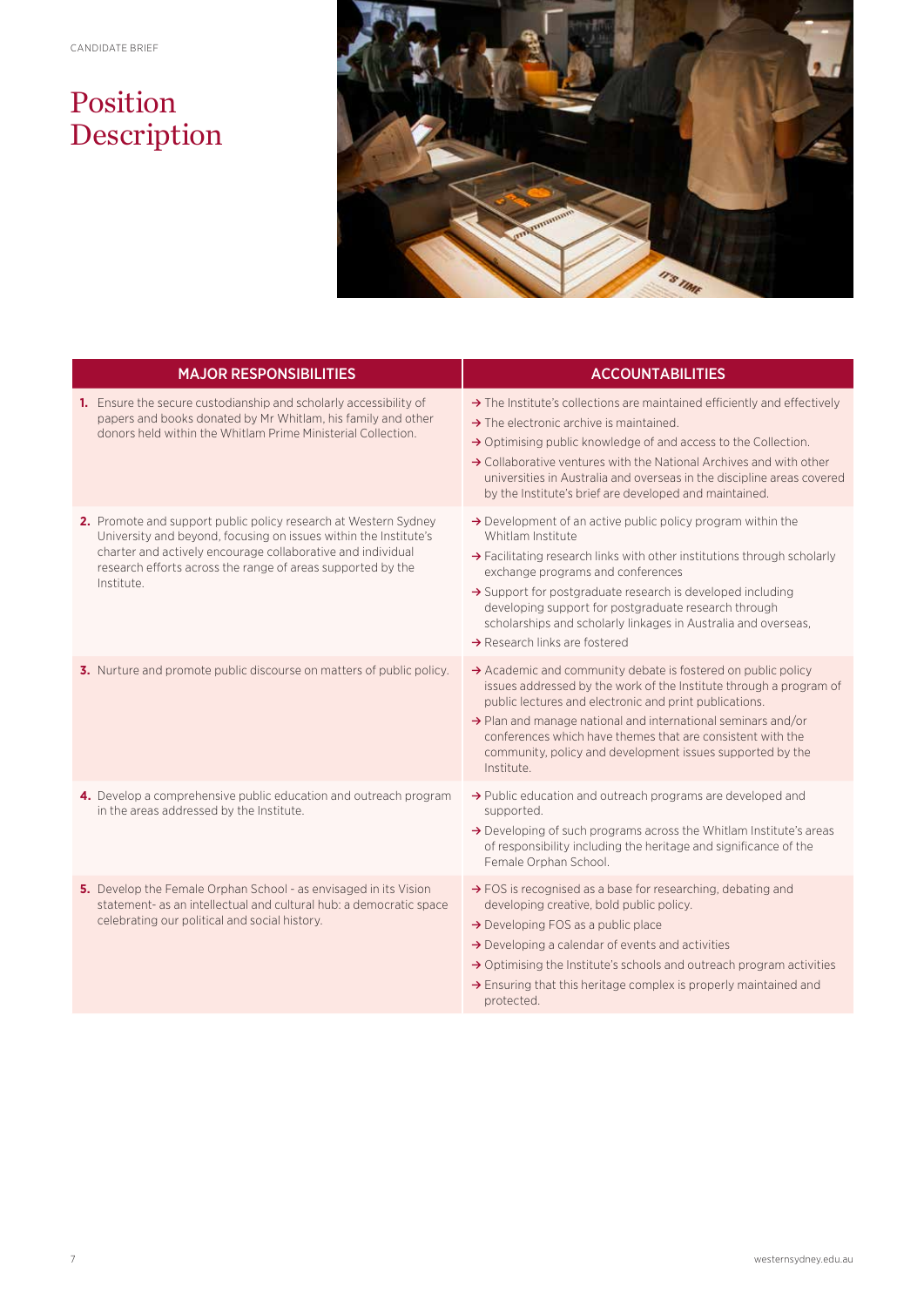## Position Description



- **6.** Secure external funding and endowments for the work of the Institute to provide the capacity required for its ongoing development and fulfilment of the strategic plan.
- **7.** Support and contribute to the Vice-Chancellor and President's representation of the university as a leading contemporary institution engaged with the social, economic and political issues central to the development of regions and the vitality and health of the Australian nation.
- **8.** Ensure that internal control and reporting processes, including financial reporting, compliance and operational risks, are implemented and understood by staff.
- **9.** Undertake such other projects or duties as may be allocated by the Vice-Chancellor and President or Senior Deputy Vice-Chancellor from time to time.
- **≥** External Funding is sourced and secured
- **≥** Under the guidance of the Vice-Chancellor and Chair and Board of the Institute a strategic plan and fund raising campaign is developed and reports are provided as required on their implementation.
- **≥** Within the scope of the Institute, the University remains engaged in the various issues central to the development of the nation.
- **≥** Appropriate training and support is provided to staff to ensure understanding and competence in their roles.
- **≥** Internal control and reporting processes are in put in place as appropriate.
- **≥** Projects and duties are undertaken as directed.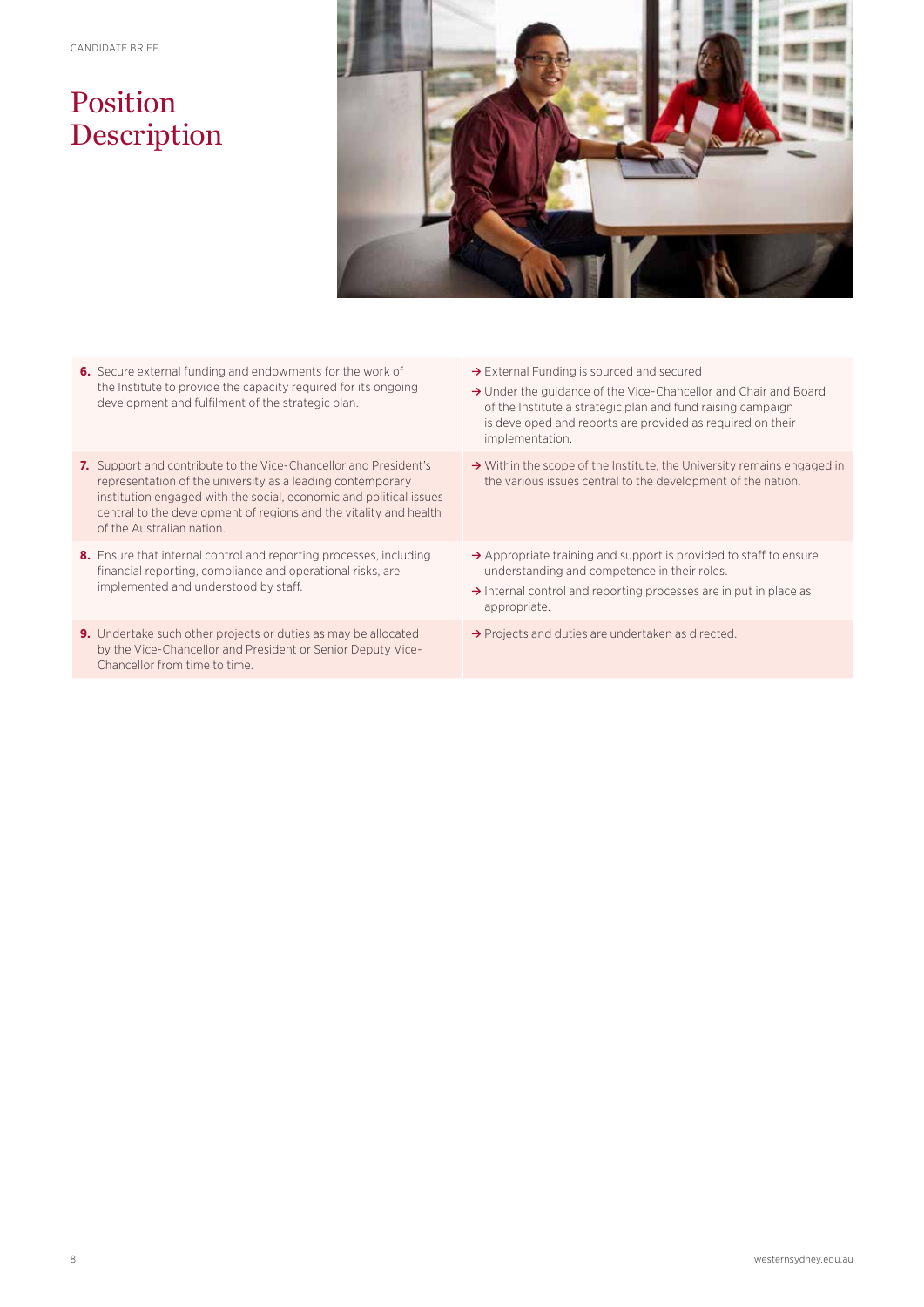

#### **WORK HEALTH & SAFETY REQUIREMENTS**

For area of responsibility:

- **≥** Exercise due diligence to ensure compliance with WHS Legislation.
- **≥** Ensure appropriate systems of work to manage WHS are in place and that these systems are monitored and evaluated to achieve and sustain compliance
- **≥** Maintain an understanding of the hazards and risk involved
- **≥** Provide resources to implement the requirements of WHS policy & procedure
- **≥** Verify the use of resources and processes to comply with legislation and University policy & procedure
- **≥** Remain actively involved in WHS management
- **≥** Ensure WHS consultation arrangements are implemented
- **≥** Ensure that thorough risk management is implemented in all academic and research activities

All staff are required to:

- **≥** Take reasonable care for their own health & safety
- **≥** Take reasonable care for the health and safety of others including the implementation of risk control measures within their control
- **≥** Comply with all reasonable instruction by the university
- **≥** Participate in activities and programs designed to improve health and safety
- **≥** Report potential hazards and incidents in the workplace
- **≥** Notify their supervisor of any injuries or illness that occurs in their workplace

#### **SUPERVISORY EXPECTATIONS**

This position holds formal supervisory responsibilities. As a supervisor, this position will undertake and be responsible and accountable for:

- **≥** Ensuring all direct reports have completed all Mandatory training as specified in the staff member's Position Description within 3 weeks of commencement at the University and refreshed every two years. (e.g. WHS Modules 1, 2, 3 and 4; EEO Online)
- **≥** Probation periods being monitored, and the online process is completed for each direct report and deadlines are strictly adhered to
- **≥** When supervising Professional Staff, ensuring direct reports accurately complete and submit their online timesheets in a timely manner and that all timesheets are approved within three days of the end of each flexitime settlement period
- **≥** Ensuring an annual leave plan is developed and implemented for all direct reports and that annual leave balances are always held below 30 days
- **≥** Ensuring leave bookings are accurately maintained and submitted in accordance with the Delegations (Administrative) Policy and relevant Staff Agreement/s
- **≥** Engaging with direct reports to develop meaningful objectives and ensuring career development plans are registered in the MyCareer Online system
- **≥** Holding Performance feedback meetings on a regular basis (once per month minimum) with each direct report, and provide feedback in a constructive and timely manner
- **≥** Ensuring all delegations and responsibilities are undertaken in accordance with University Policies, Staff Agreements and Delegations.

#### **UNIVERSITY EXPECTATIONS**

All staff are expected to:

- **≥** Contribute to the efficient and effective functioning of their team or work unit to meet University objectives. This includes demonstrating appropriate and professional workplace behaviours in accordance with the Code of Conduct, helping team members if required and undertaking other key responsibilities or activities as directed by one's supervisors
- **≥** Participate in the cyclical Career Planning Development Process, which includes an annual review of their performance against agreed operational and performance objectives set in MyCareer Online
- **≥** Perform their responsibilities in a manner which reflects and responds to continuous improvement
- **≥** Read, understand, and comply with all University policies and procedures
- **≥** Undertake risk management and actively support and participate in the risk management processes adopted by the University which include identifying, analysing, and evaluating risk that may impact on the University
- **≥** Work at and travel between other University campuses from time to time as may be required during employment
- **≥** Complete all mandatory training modules within the first six weeks of commencement with the University. Your supervisor will check to ensure compliance with this mandatory requirement
- **≥** Demonstrate understanding of the principles of anti-discrimination, staff and student equity, work health and safety and other relevant legislation, and show the willingness and capacity to implement equal employment opportunity and work health and safety plans, policies and programs.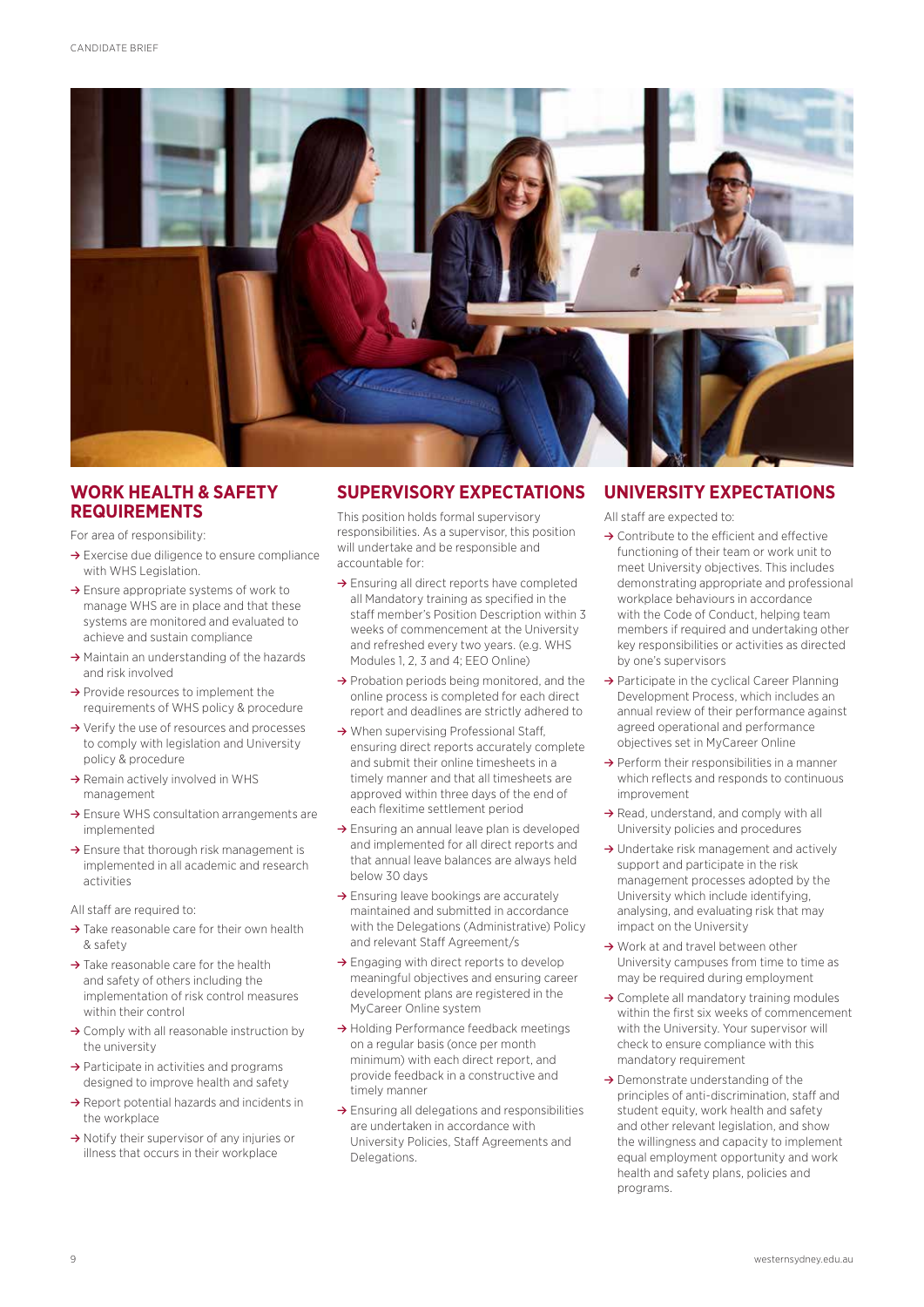

| <b>KEY RELATIONSHIPS TO POSITION</b>                                                                                                                                                                                                                                                                                                                                                                                                                                         | <b>PURPOSE OF RELATIONSHIP</b>                                                                                                                                                                                                                                                                                                                                                                                                                                                                                                                                                          |
|------------------------------------------------------------------------------------------------------------------------------------------------------------------------------------------------------------------------------------------------------------------------------------------------------------------------------------------------------------------------------------------------------------------------------------------------------------------------------|-----------------------------------------------------------------------------------------------------------------------------------------------------------------------------------------------------------------------------------------------------------------------------------------------------------------------------------------------------------------------------------------------------------------------------------------------------------------------------------------------------------------------------------------------------------------------------------------|
| <b>Internal</b> (within the University)                                                                                                                                                                                                                                                                                                                                                                                                                                      |                                                                                                                                                                                                                                                                                                                                                                                                                                                                                                                                                                                         |
| $\rightarrow$ The Board of the Whitlam Institute<br>$\rightarrow$ The University Executive (and through the VC the Board of<br>Trustees)<br>$\rightarrow$ The Senior Deputy Vice Chancellor<br>$\rightarrow$ Whitlam Institute staff & Whitlam Institute Fellows<br>$\rightarrow$ Office of Advancement & Alumni<br>$\rightarrow$ Deans and Institute Directors                                                                                                              | $\rightarrow$ The Director reports both to the Whitlam Institute Board (of which<br>the VC is a member ex officio) and to the Senior Deputy Vice-<br>Chancellor who is his/her direct supervisor.<br>$\rightarrow$ The Director is responsible for staff of the Whitlam Institute,<br>associates (including Whitlam Institute Fellows) and the 'Friends of<br>FOS' volunteers.<br>$\rightarrow$ This Director will expect to have close working relations with a<br>number of senior staff.                                                                                             |
| <b>External (outside the University)</b>                                                                                                                                                                                                                                                                                                                                                                                                                                     |                                                                                                                                                                                                                                                                                                                                                                                                                                                                                                                                                                                         |
| $\rightarrow$ The Whitlam family<br>$\rightarrow$ Surviving members of the Whitlam period across the political<br>divide (Ministers, MPs, staff) and their families<br>A National cultural institutions (eg Museum of Australian Democracy;<br>National Archives of Australia, other PM Libraries)<br>$\rightarrow$ Partner organisations (eg external research centres; project<br>partners)<br>$\rightarrow$ Individual supporters and donors as well as philanthropic and | $\rightarrow$ The Director will be required to develop and maintain relationships<br>that are critical to the Institute's standing and influence. Some<br>relationships are important in both respects.<br>$\rightarrow$ The Director will be required to identify and nurture relationships<br>that are significant in the pursuit of the Institute's programs (eg<br>national cultural institutions; partner organisations).<br>$\rightarrow$ The Director will need to ensure strong relationships with the<br>Whitlam Institute's supporters particularly those providing financial |
| organisational supporters<br>$\rightarrow$ Key leaders and policy-makers in government, business and the<br>community sector.                                                                                                                                                                                                                                                                                                                                                | support for its activities.<br>$\rightarrow$ The Director will expect to be liaising with national leaders,<br>their advisers and offices in politics, the bureaucracy and in key<br>organisations outside of government                                                                                                                                                                                                                                                                                                                                                                |

organisations outside of government.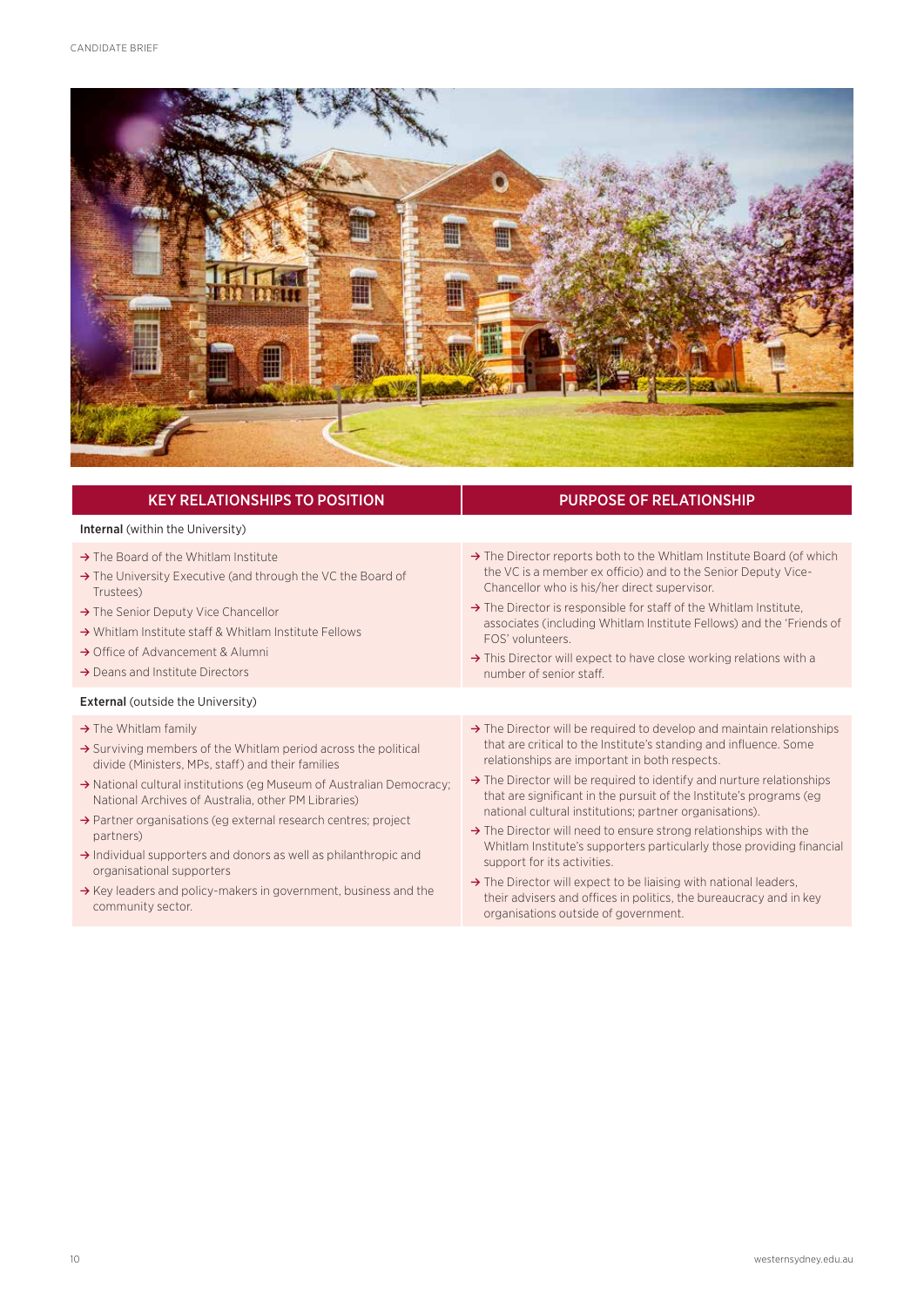# Position Requirements



#### **KEY CHALLENGES**

- **≥** Ensuring that a balance is maintained between oversight of programs/operations and the strategic/development demands.
- **≥** Ensuring the smooth operation of the organisation in a very externally focused environment.
- **≥** To delegate and manage staff to allow for collegiality in a demanding environment.

#### **DELEGATIONS EXERCISED**

- **≥** This position holds formal delegations equivalent to Category 6 in line with the Delegations of Authority Policy.
- **≥** Specific delegations (WICT) relating to the Whitlam Institute Company and the Whitlam Institute Trust as approved by the Board and listed under the Delegations Register.

#### **RECOMMENDATIONS EXPECTED**

**≥** These delegations include authority to enter into contracts, sponsorships and the expenditure of funds within specified limits.

#### **MANDATORY TRAINING REQUIREMENTS**

- **≥** WHS Online Modules: 1, 2,3 & 4
- **≥** Equal Opportunity Modules
- **≥** Privacy Management Online Modules
- **≥** Orientation Online Modules
- **≥** University Orientation Day (for new hires)
- **≥** TRIM
- **≥** CMC Critical Management Conversations (for supervisors)
- **≥** Flexible Work at Western Sydney University (for supervisors)
- **≥** Cyber Security at Western Sydney University (Basics)
- **≥** Reducing the Transmission of COVID-19 at Work
- **≥** Working with Children Clearance

#### **SELECTION CRITERIA**

- **1.** It is a mandatory requirement for any incumbent of this position to have a current NSW employee working with children clearance in accordance with the NSW Child Protection (Working with Children) Act 2012
- **2.** A postgraduate qualification with relevant managerial experience, or equivalent professional experience and training within a complex higher education, government or NGO environment.
- **3.** Strategic vision and the ability to provide leadership and guidance to the Institute.
- **4.** A demonstrated record of working with government, industry and community stakeholders in developing applied research links, and fostering public discussion, debate and understanding.
- **5.** Highly developed interpersonal skills with a proven capacity to build bi-partisan confidence at local, state and federal levels to ensure that the Institute gains respect across the spectrum of political interests and regional constituencies.
- **6.** A proven capacity to work collaboratively and inclusively as a member of the senior management team of the University and to contribute to the development and reputation of the University as a leading contemporary institution.
- **7.** Previous experience in the creation and maintenance of important collections and/ or involvement in relevant collaborative ventures with other institutions.
- **8.** Demonstrable fund-raising skills with a record of achievement in securing funding for major projects and with the ability to design and implement campaigns to support educational and capital programs.
- **9.** Proven managerial, planning and organisational skills with a demonstrated capacity to successfully lead and manage the use and allocation of human and financial resources and maintain collaborative relationships with key stakeholders.
- **10.**An ability to develop, assess and analyse business, financial and operational plans and to articulate, develop, implement and monitor a Management Plan for the Institute.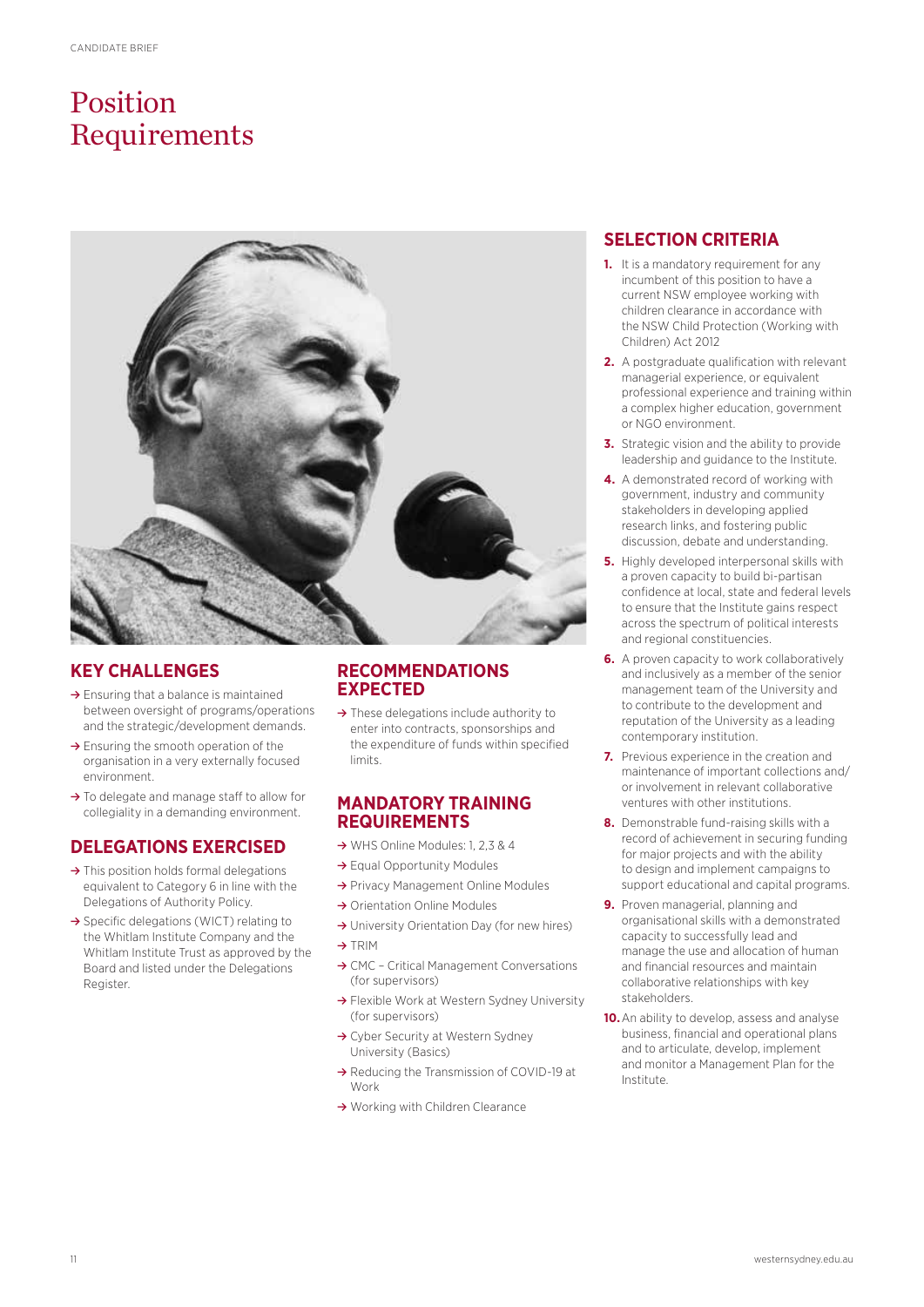# Organisational Chart